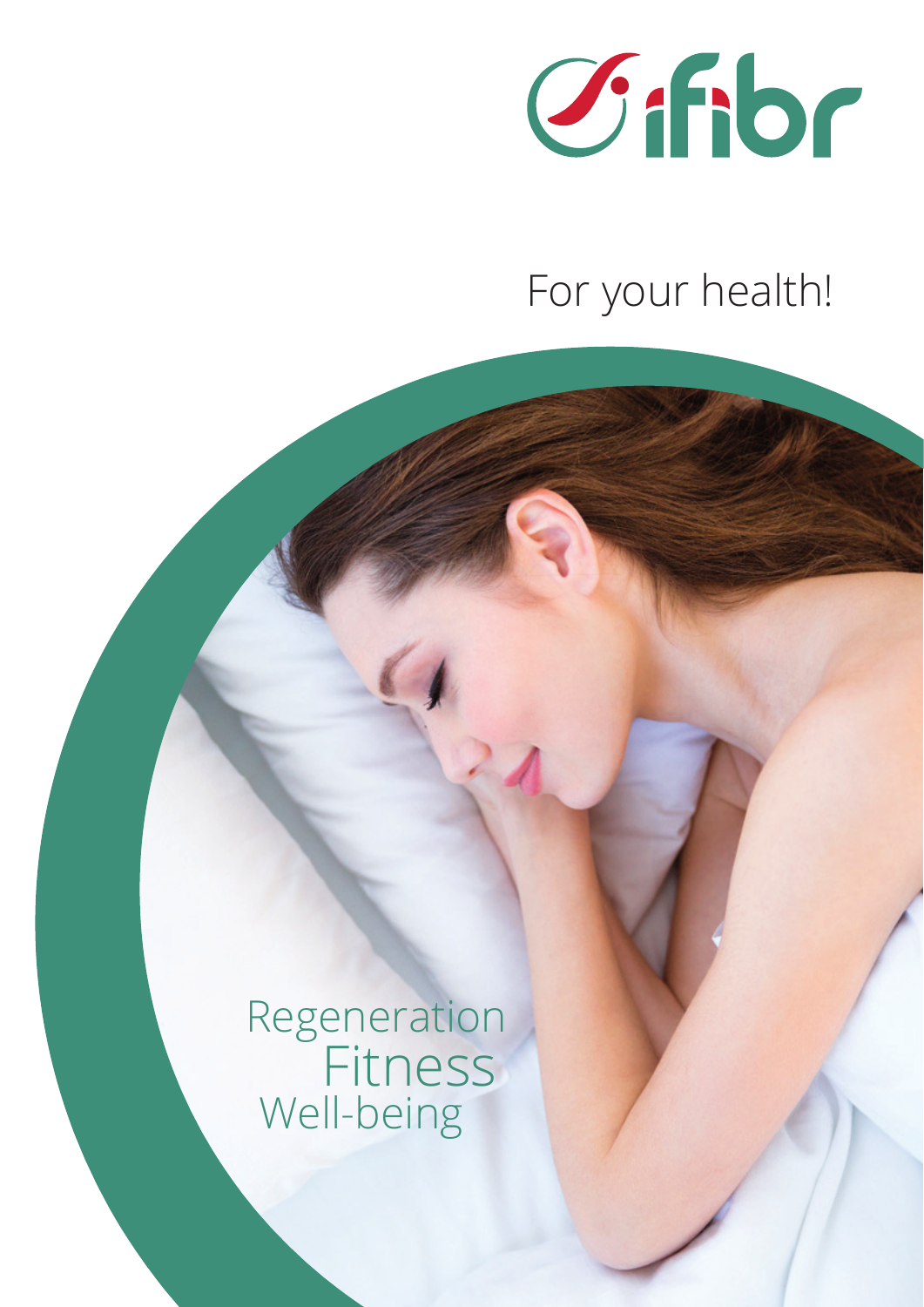## Your health is important to you?

#### *Light is the foundation of all life.*

Even a slight lack of light can have massive consequences for your health and well-being. Known examples include winter depression, vitamin deficiency (D3) or osteoporosis (bone atrophy). Just how important light is, not only for the whole body, but also for every single cell has only recently been confirmed by scientific studies. Above all, the body's own radiation plays an essential role in cell health.

A well-balanced diet and a healthy lifestyle cannot always guarantee that a person remains in top shape, with acute and chronic diseases potentially occurring. This adversely affects the light of the cells, and thus their radiation.

## ifibr could be the solution for you

This is exactly where ifibr products can take effect. They are a unique combination of natural cotton and a newly developed high-tech fibre called Fibrilium. This fibre, obtained from an ancient South Korean healing clay, has had health-promoting properties attributed to it for generations.

### How does ifibr work?

*The special silicon crystals found in the therapeutic South Korean healing clay ae refined via a patented nanotechnology process that transforms them into a fibre - the valuable Fibrilium.* 

This fibre reflects the body's own radiation, in the infrared range, to stimulate a faster regeneration and to enhance the well-being of the body. Therefore, making you feel more relaxed and giving you the ability to recover quicker in your sleep.

*The result:* 

*A newfound energy and quality of life for a productive and relaxed day!*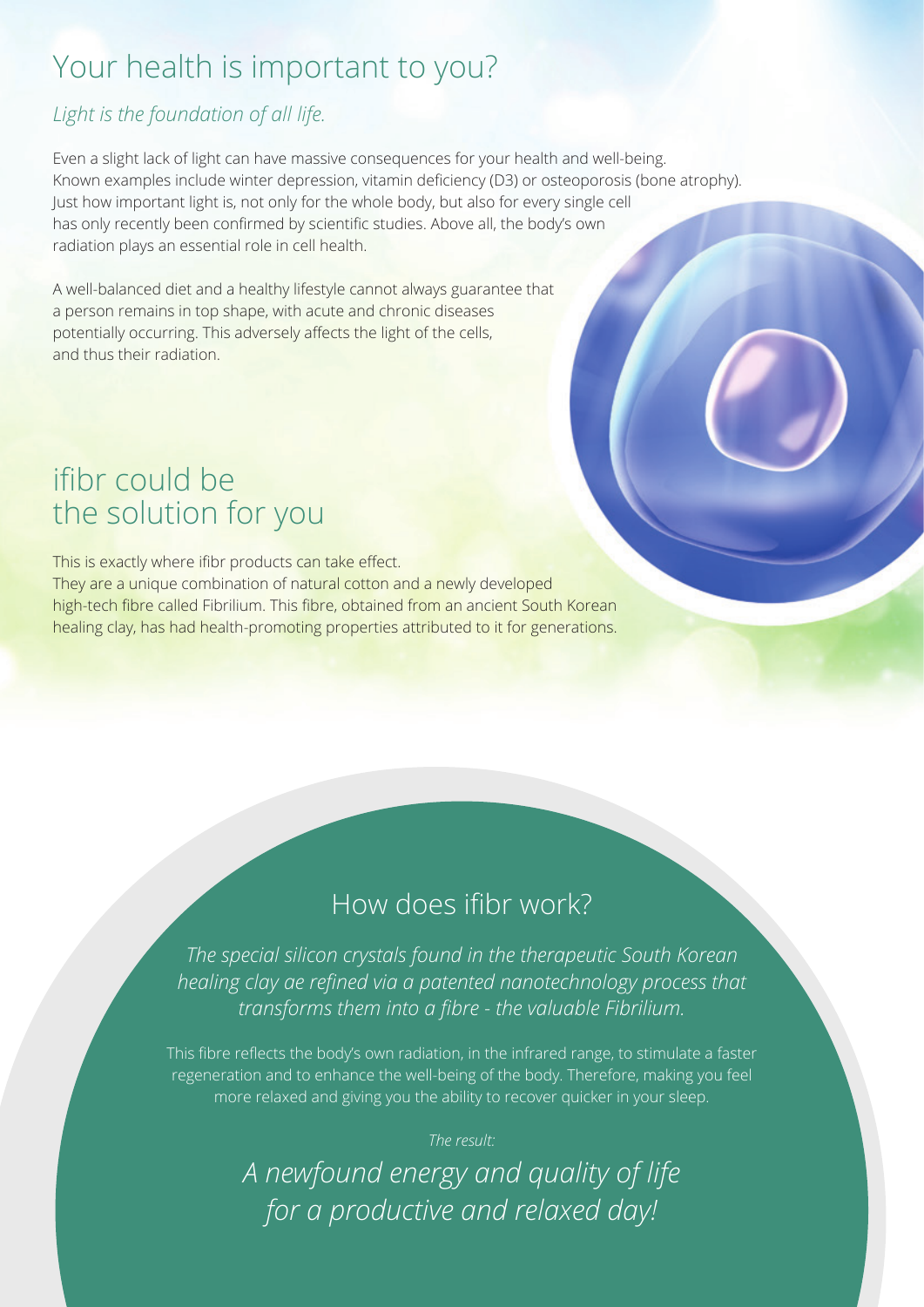## Application

In order to make these positive features available for you, we have developed a variation of ifibr products. They consist of Fibrilium fibres that are woven into fabrics for an array of different purposes. For example, the ifibr mattress covers improve blood circulation through the reflection of the body's own high-energy radiation.

This results in an improved nutrient and oxygen supply and an increased removal of metabolic products via the lymphatic system, causing the entire organism to be positively influenced.

## *Holistic health encouragement in your sleep!*

## Special features at a glance:

- Consists of cotton (70%) and health-promoting high-tech Fibrilium (30%)
- **•** Better regeneration during sleep
- Supports the immune system, whilst counteracting heat loss
- l Well-being is enhanced by the reflection of the body's radiation
- **•** Recovered radiation energy has a positive effect on the entire body
- l Metabolism, as well as blood circulation and oxygen transport, is improved
- **•** Health promotion
- Using ifibr positively affects cells
- l Holistic product for increasing quality of life